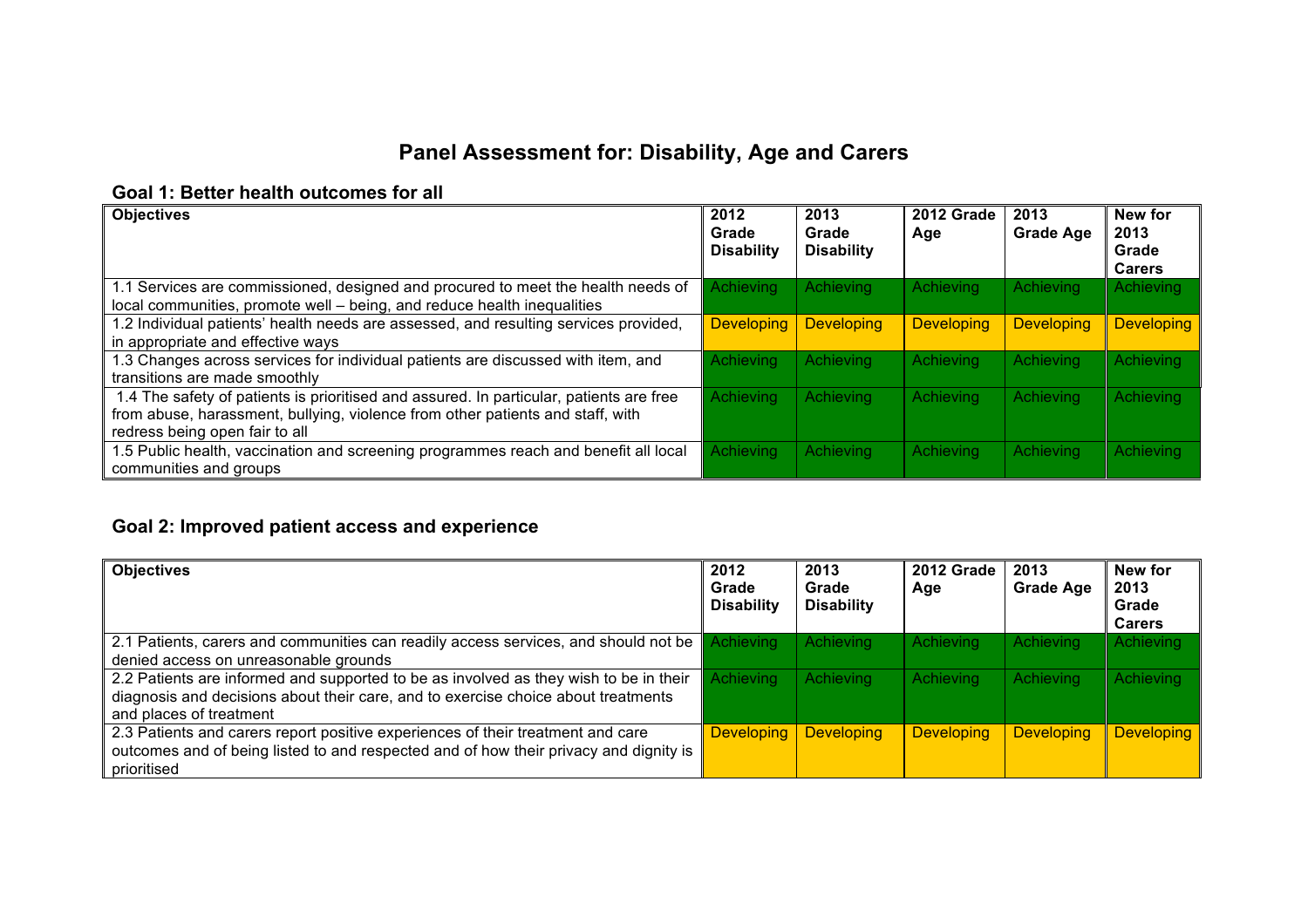| $^\circ$ and carers' complaints about services. and subsequent claims for $^\circ$<br>2.4 Patients′ |  |  |
|-----------------------------------------------------------------------------------------------------|--|--|
| should be handled respectfully and efficiently should be handled respectfully<br>redress.           |  |  |

Achieving

#### **Goal 3: Empowered, engaged and well – supported staff**

| <b>Objectives</b>                                                                                                                                                                                                                                    | 2012<br>Grade<br><b>Disability</b> | 2013<br>Grade<br><b>Disability</b> | <b>2012 Grade</b><br>Age | 2013<br><b>Grade Age</b> | New for<br>2013<br>Grade<br><b>Carers</b> |
|------------------------------------------------------------------------------------------------------------------------------------------------------------------------------------------------------------------------------------------------------|------------------------------------|------------------------------------|--------------------------|--------------------------|-------------------------------------------|
| 3.1 Recruitment and selection processes are fair, inclusive and transparent<br>so that the workforce becomes as diverse as it can be within all occupations<br>and grades                                                                            | <b>Developing</b>                  | <b>Developing</b>                  | <b>Achieving</b>         | <b>Achieving</b>         | <b>Developing</b>                         |
| 3.2 Levels of pay and related terms and conditions are fairly determined for<br>all posts, with staff doing equal work and work rated as of equal value being<br>entitled to equal pay                                                               | Achieving                          | Achieving                          | <b>Achieving</b>         | <b>Achieving</b>         | <b>Developing</b>                         |
| 3.3 Through support, training, personal development and performance<br>appraisal, staff are confident and competent to do their work, so that<br>services are commissioned or provided appropriately                                                 | <b>Developing</b>                  | <b>Developing</b>                  | <b>Achieving</b>         | <b>Achieving</b>         | <b>Developing</b>                         |
| 3.4 Staff are free from harm abuse, harassment, bullying, violence from both<br>patients and their relatives and colleagues, with redress being open and fair<br>to all                                                                              | Achieving                          | <b>Achieving</b>                   | Achieving                | Achieving                | Achieving                                 |
| 3.5 Flexible working options are made available to all staff, consistent with<br>the needs of the service, and the way that people lead their lives. (flexible<br>working may be a reasonable adjustment for disabled members of staff or<br>carers) | <b>Developing</b>                  | <b>Developing</b>                  | Achieving                | Achieving                | <b>Developing</b>                         |
| 3.6 The workforce is supported to remain healthy, with a focus on<br>addressing major health and lifestyle issues that affect individual staff and<br>the wider population                                                                           | <b>Developing</b>                  | <b>Developing</b>                  | <b>Developing</b>        | <b>Developing</b>        | <b>Developing</b>                         |

## **Goal 4: Inclusive leadership at all levels**

| <b>Objectives</b>                                                     | 2012 Grade<br><b>Disability</b> | 2013 Grade<br><b>Disability</b> | 2012 Grade<br>Age | 2013 Grade<br>Age | New for<br><b>2013 Grade</b><br><b>Carers</b> |
|-----------------------------------------------------------------------|---------------------------------|---------------------------------|-------------------|-------------------|-----------------------------------------------|
| 4.1 Boards and senior leaders conduct and plan their business so that |                                 |                                 |                   |                   |                                               |